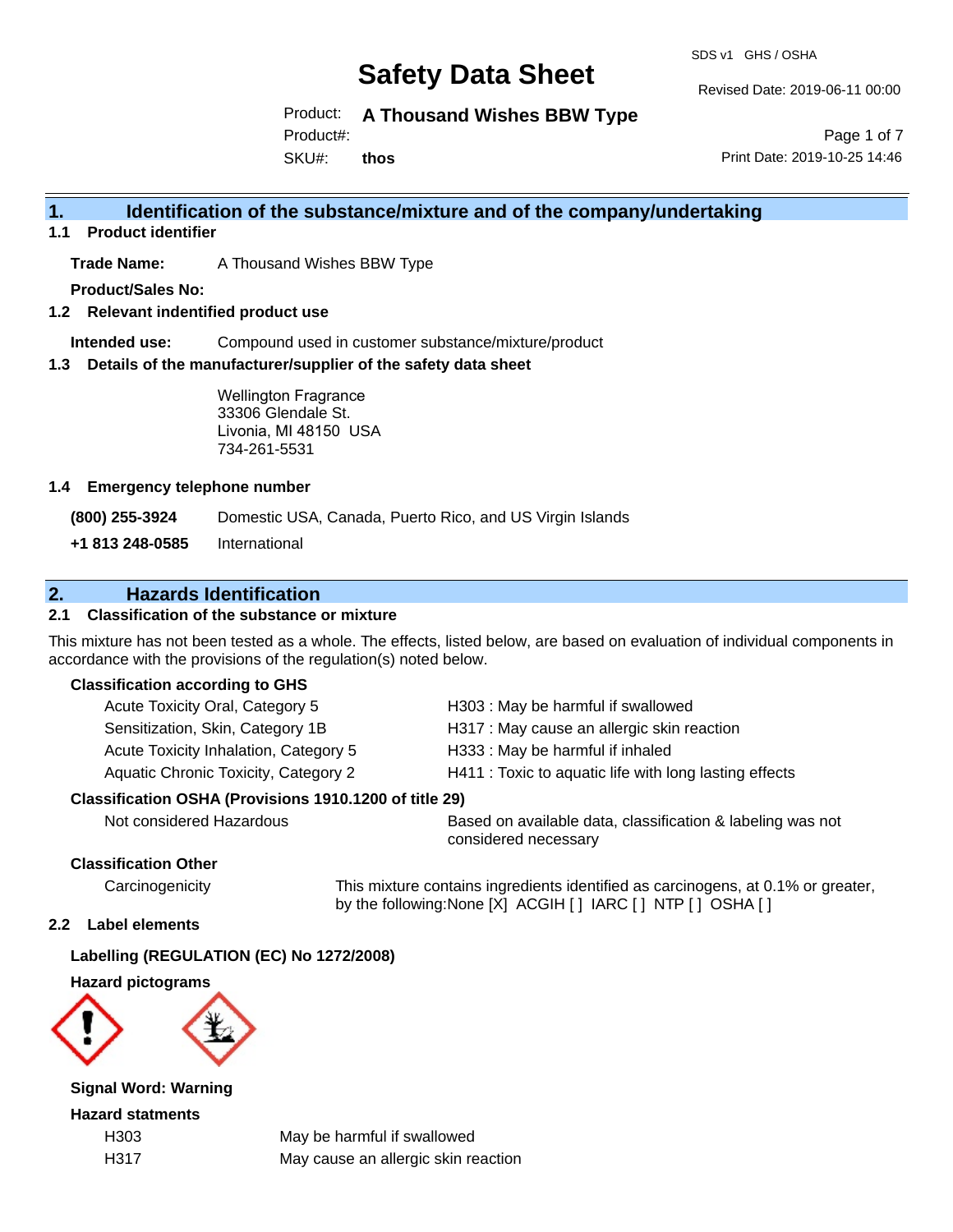#### SDS v1 GHS / OSHA

# **Safety Data Sheet**

#### Revised Date: 2019-06-11 00:00

# Product: **A Thousand Wishes BBW Type**

SKU#: Product#: **thos**

Page 2 of 7 Print Date: 2019-10-25 14:46

|     | H333                            | May be harmful if inhaled                                               |
|-----|---------------------------------|-------------------------------------------------------------------------|
|     | H411                            | Toxic to aquatic life with long lasting effects                         |
|     | <b>Precautionary Statements</b> |                                                                         |
|     | <b>Prevention:</b>              |                                                                         |
|     | P <sub>272</sub>                | Contaminated work clothing should not be allowed out of the workplace   |
|     | P <sub>273</sub>                | Avoid release to the environment                                        |
|     | <b>Response:</b>                |                                                                         |
|     | $P302 + P352$                   | IF ON SKIN: Wash with soap and water                                    |
|     | $P304 + P312$                   | IF INHALED: Call a POISON CENTER or doctor/physician if you feel unwell |
|     | P312                            | Call a POISON CENTER or doctor/physician if you feel unwell             |
|     | $P333 + P313$                   | If skin irritation or a rash occurs: Get medical advice/attention       |
|     | P363                            | Wash contaminated clothing before reuse                                 |
|     | P391                            | <b>Collect Spillage</b>                                                 |
| 2.3 | <b>Other Hazards</b>            |                                                                         |
|     |                                 |                                                                         |

**no data available**

# **3. Composition/Information on Ingredients**

### **3.1 Mixtures**

This product is a complex mixture of ingredients, which contains among others the following substance(s), presenting a health or environmental hazard within the meaning of the UN Globally Harmonized System of Classification and Labeling of Chemicals (GHS):

| CAS#<br><b>Ingredient</b>  | EC#                                     | Conc.<br>Range | <b>GHS Classification</b>           |
|----------------------------|-----------------------------------------|----------------|-------------------------------------|
| 120-51-4                   | 204-402-9                               | $5 - 10 \%$    | H302; H313; H400; H411              |
| <b>Benzyl Benzoate</b>     |                                         |                |                                     |
|                            | 54464-57-2 $259-174-3$ 2-5%             |                | H315; H317; H400; H410              |
|                            | Tetramethyl Acetyloctahydronaphthalenes |                |                                     |
| 105-95-3                   | 203-347-8                               | $2 - 5 \%$     | H401                                |
| Ethylene brassylate        |                                         |                |                                     |
|                            | <b>63500-71-0</b> 405-040-6             | $1 - 2 \%$     | H319                                |
|                            | Isobutyl Methyl Tetrahydropyranol       |                |                                     |
| 118-58-1                   | 204-262-9                               | $1 - 2%$       | H303; H317; H320; H401; H412        |
| <b>Benzyl Salicylate</b>   |                                         |                |                                     |
| <b>1222-05-5</b> 214-946-9 |                                         | $1 - 2 \%$     | H316; H400; H410                    |
|                            | Hexamethylindanopyran                   |                |                                     |
| 24851-98-7 246-495-9       |                                         | $1 - 2 \%$     | H402                                |
|                            | Methyldihydrojasmonate                  |                |                                     |
| $80 - 54 - 6$              | 201-289-8                               | $0.1 - 1.0 %$  | H227; H302; H315; H317; H361; H401; |
|                            | <b>Butylphenyl Methylpropional</b>      |                | H412                                |
| <b>2705-87-5</b> 220-292-5 |                                         | $0.1 - 1.0 \%$ | H302; H312; H317; H332; H400; H410  |
|                            | Allyl cyclohexylpropionate              |                |                                     |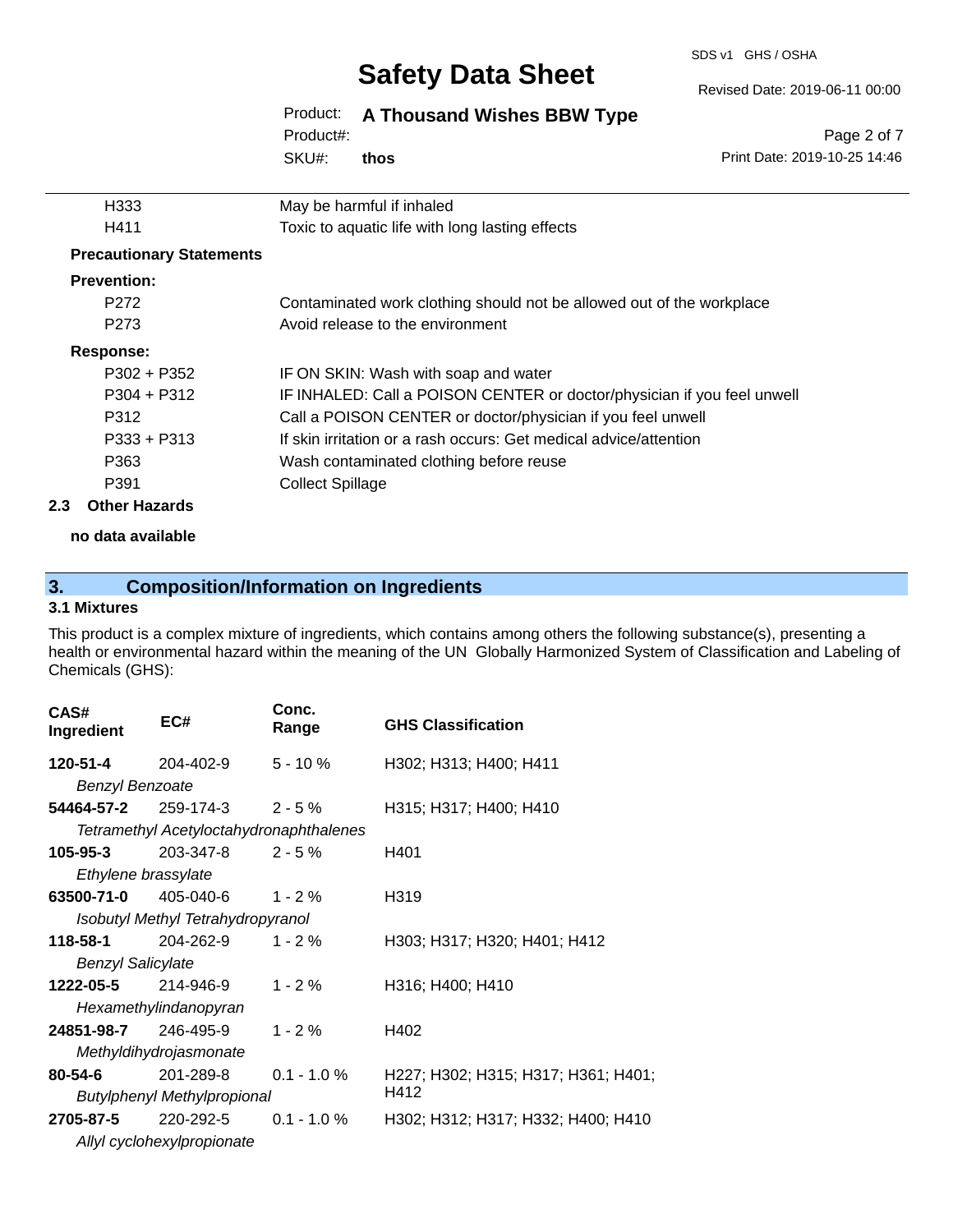SDS v1 GHS / OSHA

Revised Date: 2019-06-11 00:00

Product: **A Thousand Wishes BBW Type**

Product#:

SKU#: **thos**

Page 3 of 7 Print Date: 2019-10-25 14:46

| CAS#<br>Ingredient                                              | EC#                                      | Conc.<br>Range                                           | <b>GHS Classification</b>                                                                                     |
|-----------------------------------------------------------------|------------------------------------------|----------------------------------------------------------|---------------------------------------------------------------------------------------------------------------|
| 1205-17-0                                                       | 214-881-6                                | $0.1 - 1.0 %$                                            | H303; H317; H361; H401; H411                                                                                  |
|                                                                 |                                          | a-Methyl-1,3-benzodioxole-5-propionaldehyde              |                                                                                                               |
| 105-87-3                                                        | 203-341-5                                | $0.1 - 1.0 \%$                                           | H315; H317; H401; H412                                                                                        |
| Geranyl Acetate                                                 |                                          |                                                          |                                                                                                               |
|                                                                 |                                          | See Section 16 for full text of GHS classification codes |                                                                                                               |
|                                                                 |                                          |                                                          | See Section 16 for full text of GHS classification codes which where not shown in section 2                   |
|                                                                 |                                          | Total Hydrocarbon Content (% $w/w$ ) = 0.29              |                                                                                                               |
|                                                                 |                                          |                                                          |                                                                                                               |
| $\mathbf{A}_{\cdot}$                                            | <b>First Aid Measures</b>                |                                                          |                                                                                                               |
| 4.1                                                             | <b>Description of first aid measures</b> |                                                          |                                                                                                               |
| Inhalation:                                                     |                                          |                                                          | Remove from exposure site to fresh air and keep at rest.<br>Obtain medical advice.                            |
| <b>Eye Exposure:</b>                                            |                                          |                                                          | Flush immediately with water for at least 15 minutes.<br>Contact physician if symptoms persist.               |
| <b>Skin Exposure:</b>                                           |                                          |                                                          | Remove contaminated clothes. Wash thoroughly with water (and soap).<br>Contact physician if symptoms persist. |
| Ingestion:                                                      |                                          |                                                          | Rinse mouth with water and obtain medical advice.                                                             |
| 4.2 Most important symptoms and effects, both acute and delayed |                                          |                                                          |                                                                                                               |
| <b>Symptoms:</b>                                                |                                          |                                                          | no data available                                                                                             |
| <b>Risks:</b>                                                   |                                          |                                                          | Refer to Section 2.2 "Hazard Statements"                                                                      |
| 4.3                                                             |                                          |                                                          | Indication of any immediate medical attention and special treatment needed                                    |
|                                                                 |                                          |                                                          |                                                                                                               |
| Treatment:                                                      |                                          |                                                          | Refer to Section 2.2 "Response"                                                                               |

| 5 <sub>1</sub><br><b>Fire-Fighting measures</b>                |                                                   |
|----------------------------------------------------------------|---------------------------------------------------|
| <b>Extinguishing media</b><br>5.1                              |                                                   |
| Suitable:                                                      | Carbon dioxide (CO2), Dry chemical, Foam          |
| Unsuitable                                                     | Do not use a direct water jet on burning material |
| Special hazards arising from the substance or mixture<br>5.2   |                                                   |
| During fire fighting:<br><b>Advice for firefighters</b><br>5.3 | Water may be ineffective                          |
| <b>Further information:</b>                                    | Standard procedure for chemical fires             |

# **6. Calcidental Release Measures**<br>**6.1** Personal precautions, protective equipm

#### **6.1 Personal precautions, protective equipment and emergency procedures**

Avoid inhalation and contact with skin and eyes. A self-contained breathing apparatus is recommended in case of a major spill.

#### **6.2 Environmental precautions**

Keep away from drains, soil, and surface and groundwater.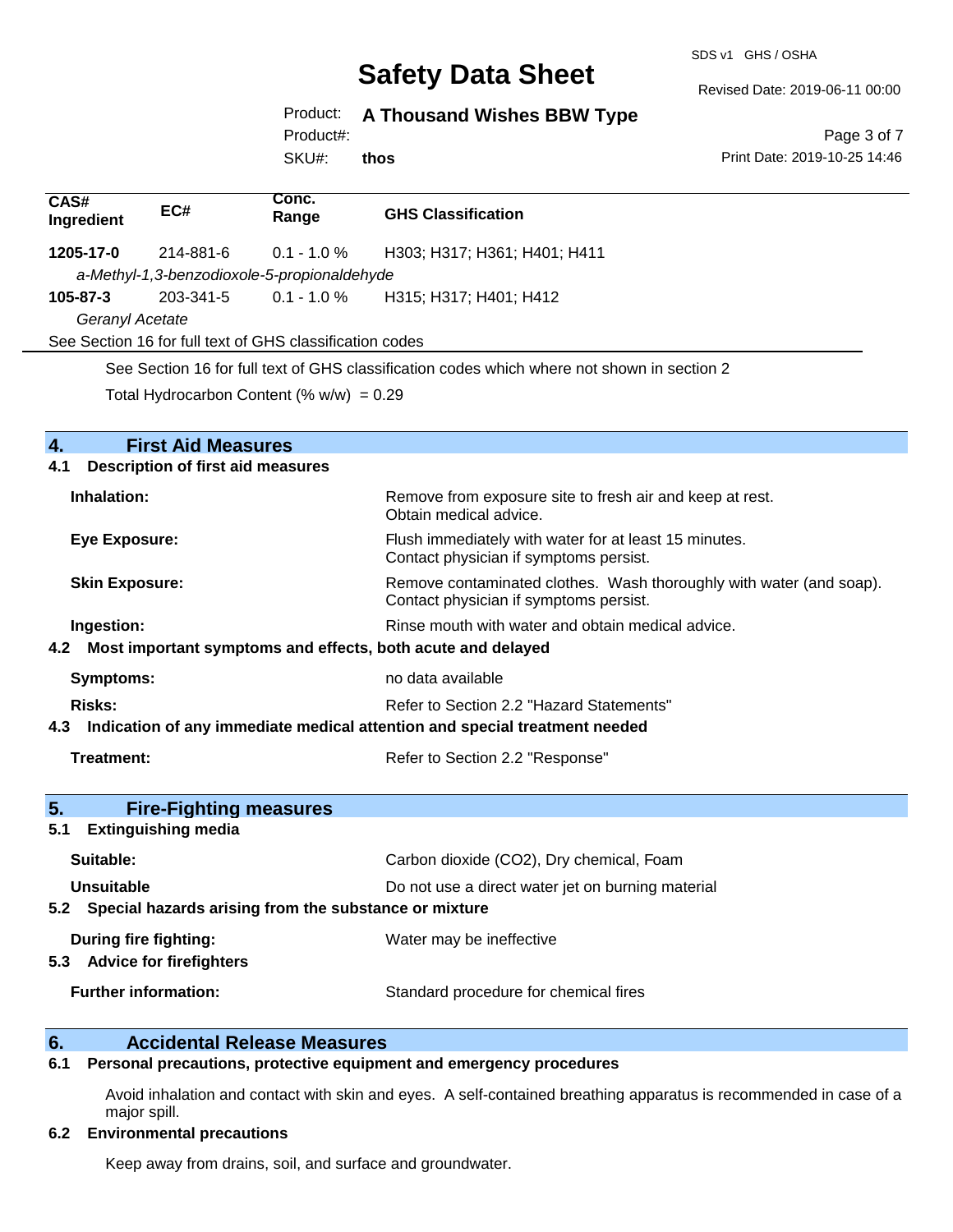SDS v1 GHS / OSHA

#### Revised Date: 2019-06-11 00:00

#### Product: **A Thousand Wishes BBW Type**

SKU#: Product#: **thos**

Page 4 of 7 Print Date: 2019-10-25 14:46

#### **6.3 Methods and materials for containment and cleaning up**

Clean up spillage promptly. Remove ignition sources. Provide adequate ventilation. Avoid excessive inhalation of vapors. Gross spillages should be contained by use of sand or inert powder and disposed of according to the local regulations.

#### **6.4 Reference to other sections**

Not Applicable

### **7. Handling and Storage**

#### **7.1 Precautions for safe handling**

Apply according to good manufacturing and industrial hygiene practices with proper ventilation. Do not drink, eat or smoke while handling. Respect good personal hygiene.

#### **7.2 Conditions for safe storage, including any incompatibilities**

Store in a cool, dry and ventilated area away from heat sources and protected from light in tightly closed original container. Avoid uncoated metal container. Keep air contact to a minimum.

#### **7.3 Specific end uses**

No information available

#### **8. Exposure Controls/Personal Protection**

#### **8.1 Control parameters**

**Exposure Limits:** Contains no substances with occupational exposure limit values.

**Engineering Controls:** Use local exhaust as needed.

**8.2 Exposure controls - Personal protective equipment**

**Eye protection:** Tightly sealed goggles, face shield, or safety glasses with brow guards and side shields, etc. as may be appropriate for the exposure

**Respiratory protection:** Avoid excessive inhalation of concentrated vapors. Apply local ventilation where appropriate.

**Skin protection:** Avoid Skin contact. Use chemically resistant gloves as needed.

#### **9. Physical and Chemical Properties**

### **9.1 Information on basic physical and chemical properties**

| Appearance:                  | Liquid                                    |
|------------------------------|-------------------------------------------|
| Odor:                        | <b>Conforms to Standard</b>               |
| Color:                       | Nearly Colorless G0 to Yellow Tint (G0-1) |
| <b>Viscosity:</b>            | Liquid                                    |
| <b>Freezing Point:</b>       | Not determined                            |
| <b>Boiling Point:</b>        | Not determined                            |
| <b>Melting Point:</b>        | Not determined                            |
| <b>Flashpoint (CCCFP):</b>   | >200 F (93.33 C)                          |
| <b>Auto flammability:</b>    | Not determined                            |
| <b>Explosive Properties:</b> | None Expected                             |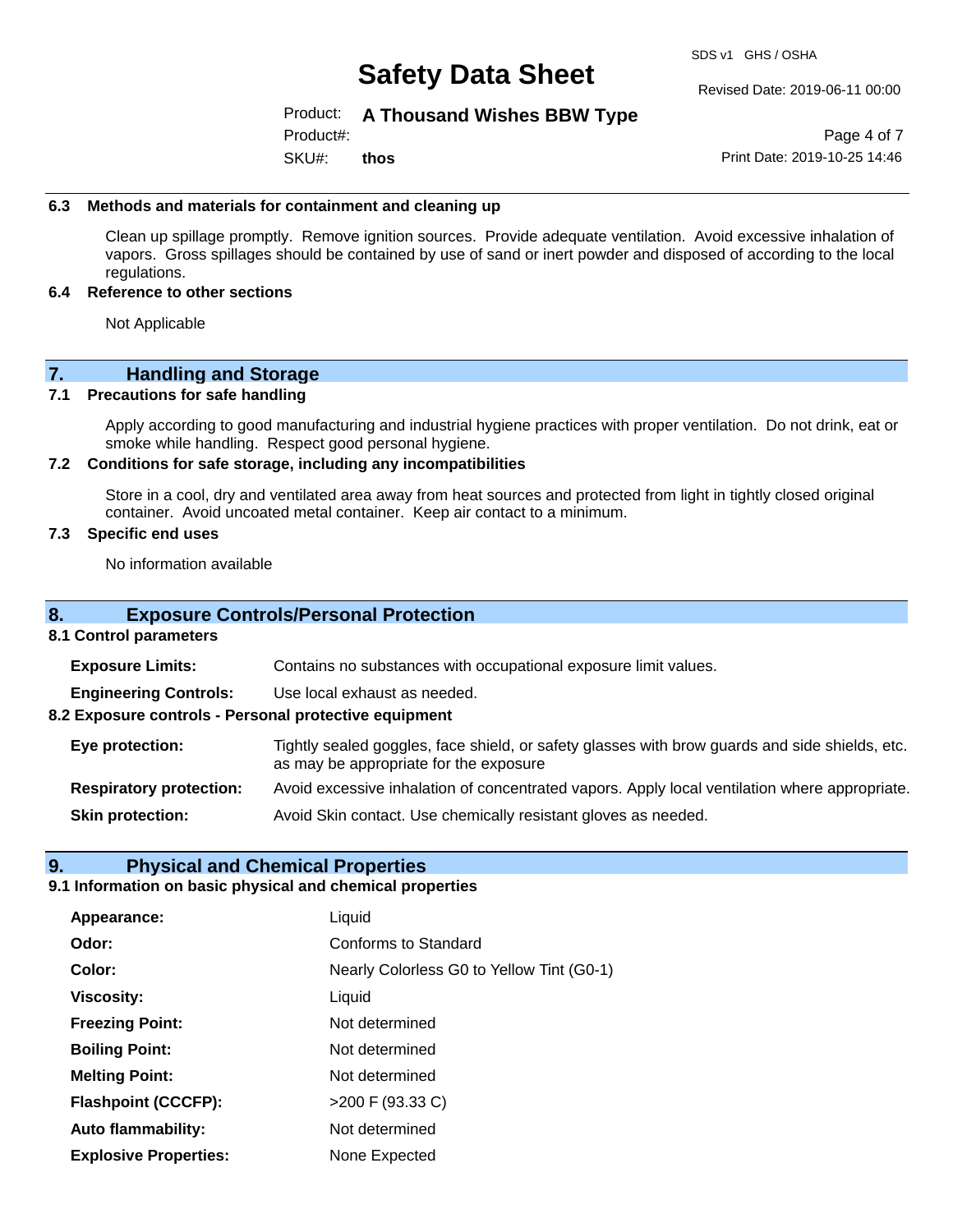#### SDS v1 GHS / OSHA

# **Safety Data Sheet**

# Product: **A Thousand Wishes BBW Type**

SKU#: Product#:

**thos**

Revised Date: 2019-06-11 00:00

Page 5 of 7 Print Date: 2019-10-25 14:46

| <b>Oxidizing properties:</b> | None Expected |
|------------------------------|---------------|
| Vapor Pressure (mmHg@20 C):  | 0.0594        |
| %VOC:                        | 0.06          |
| Specific Gravity @ 25 C:     | 0.9480        |
| Density @ 25 C:              | 0.9450        |
| Refractive Index @ 20 C:     | 1.4640        |
| Soluble in:                  | Oil           |

# **10. Stability and Reactivity**

| 10.1 Reactivity                         | None                                               |
|-----------------------------------------|----------------------------------------------------|
| <b>10.2 Chemical stability</b>          | Stable                                             |
| 10.3 Possibility of hazardous reactions | None known                                         |
| 10.4 Conditions to avoid                | None known                                         |
| 10.5 Incompatible materials             | Strong oxidizing agents, strong acids, and alkalis |
| 10.6 Hazardous decomposition products   | None known                                         |

# **11. Toxicological Information**

#### **11.1 Toxicological Effects**

Acute Toxicity Estimates (ATEs) based on the individual Ingredient Toxicity Data utilizing the "Additivity Formula"

| Acute toxicity - Oral - (Rat) mg/kg                | (LD50: 4076.8170) May be harmful if swallowed            |
|----------------------------------------------------|----------------------------------------------------------|
| Acute toxicity - Dermal - (Rabbit) mg/kg           | Not classified - the classification criteria are not met |
| Acute toxicity - Inhalation - (Rat) mg/L/4hr       | (LD50: 125.1279) May be harmful if inhaled               |
| <b>Skin corrosion / irritation</b>                 | May be harmful if inhaled                                |
| Serious eye damage / irritation                    | Not classified - the classification criteria are not met |
| <b>Respiratory sensitization</b>                   | Not classified - the classification criteria are not met |
| <b>Skin sensitization</b>                          | May cause an allergic skin reaction                      |
| <b>Germ cell mutagenicity</b>                      | Not classified - the classification criteria are not met |
| Carcinogenicity                                    | Not classified - the classification criteria are not met |
| <b>Reproductive toxicity</b>                       | Not classified - the classification criteria are not met |
| Specific target organ toxicity - single exposure   | Not classified - the classification criteria are not met |
| Specific target organ toxicity - repeated exposure | Not classified - the classification criteria are not met |
| <b>Aspiration hazard</b>                           | Not classified - the classification criteria are not met |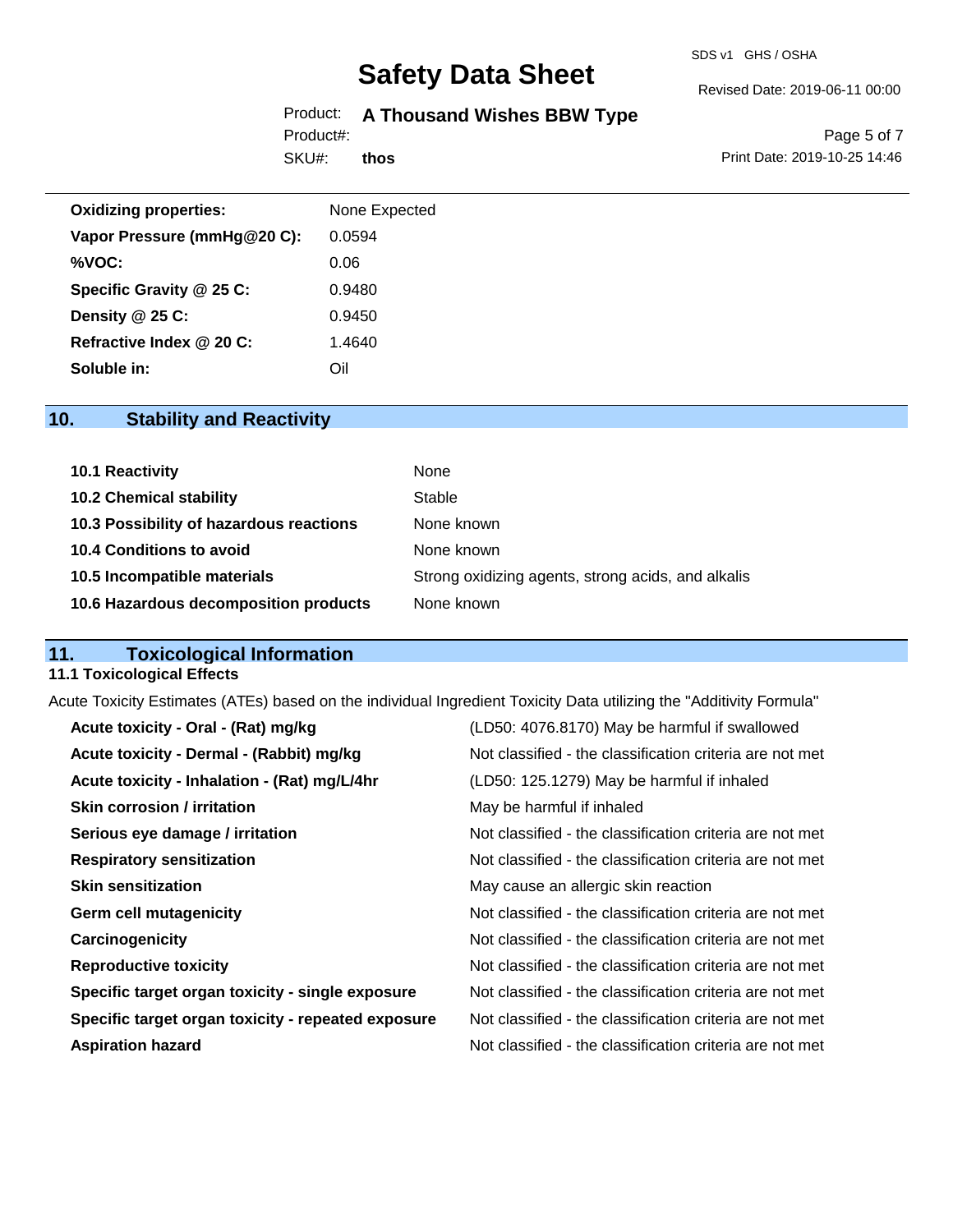SDS v1 GHS / OSHA

Revised Date: 2019-06-11 00:00

Product: **A Thousand Wishes BBW Type**

Product#:

SKU#: **thos**

Page 6 of 7 Print Date: 2019-10-25 14:46

| 12.<br><b>Ecological Information</b>                                                |                                                          |
|-------------------------------------------------------------------------------------|----------------------------------------------------------|
| <b>12.1 Toxicity</b>                                                                |                                                          |
| <b>Acute acquatic toxicity</b>                                                      | Not classified - the classification criteria are not met |
| Toxic to aquatic life with long lasting effects<br><b>Chronic acquatic toxicity</b> |                                                          |
| <b>Toxicity Data on soil</b>                                                        | no data available                                        |
| <b>Toxicity on other organisms</b>                                                  | no data available                                        |
| 12.2 Persistence and degradability                                                  | no data available                                        |
| 12.3 Bioaccumulative potential                                                      | no data available                                        |
| 12.4 Mobility in soil                                                               | no data available                                        |
| 12.5 Other adverse effects                                                          | no data available                                        |

### **13. Disposal Conditions**

#### **13.1 Waste treatment methods**

Do not allow product to reach sewage systems. Dispose of in accordance with all local and national regulations. Send to a licensed waste management company.The product should not be allowed to enter drains, water courses or the soil. Do not contaminate ponds, waterways or ditches with chemical or used container.

# **14. Transport Information**

| <b>Marine Pollutant</b>                                       | Yes. Ingredient of greatest environmental impact:<br>54464-57-2 : (2 - 5 %) : Tetramethyl Acetyloctahydronaphthalenes |                                     |                   |                 |               |
|---------------------------------------------------------------|-----------------------------------------------------------------------------------------------------------------------|-------------------------------------|-------------------|-----------------|---------------|
| <b>Regulator</b>                                              |                                                                                                                       | <b>Class</b>                        | <b>Pack Group</b> | <b>Sub Risk</b> | UN-nr.        |
| U.S. DOT (Non-Bulk)                                           |                                                                                                                       | Not Regulated - Not Dangerous Goods |                   |                 |               |
| <b>Chemicals NOI</b>                                          |                                                                                                                       |                                     |                   |                 |               |
| <b>ADR/RID (International Road/Rail)</b>                      |                                                                                                                       |                                     |                   |                 |               |
| <b>Environmentally Hazardous</b><br>Substance, Liquid, n.o.s. |                                                                                                                       | 9                                   | Ш                 |                 | <b>UN3082</b> |
| <b>IATA (Air Cargo)</b>                                       |                                                                                                                       |                                     |                   |                 |               |
| <b>Environmentally Hazardous</b><br>Substance, Liquid, n.o.s. |                                                                                                                       | 9                                   | Ш                 |                 | UN3082        |
| <b>IMDG (Sea)</b>                                             |                                                                                                                       |                                     |                   |                 |               |
| <b>Environmentally Hazardous</b><br>Substance, Liquid, n.o.s. |                                                                                                                       | 9                                   | Ш                 |                 | <b>UN3082</b> |

| 15.<br><b>Regulatory Information</b>                                 |                                                              |
|----------------------------------------------------------------------|--------------------------------------------------------------|
| <b>U.S. Federal Regulations</b>                                      |                                                              |
| <b>TSCA (Toxic Substance Control Act)</b>                            | All components of the substance/mixture are listed or exempt |
| 40 CFR(EPCRA, SARA, CERCLA and CAA)<br><b>U.S. State Regulations</b> | This product contains NO components of concern.              |

**California Proposition 65 Warning This product contains the following components:**